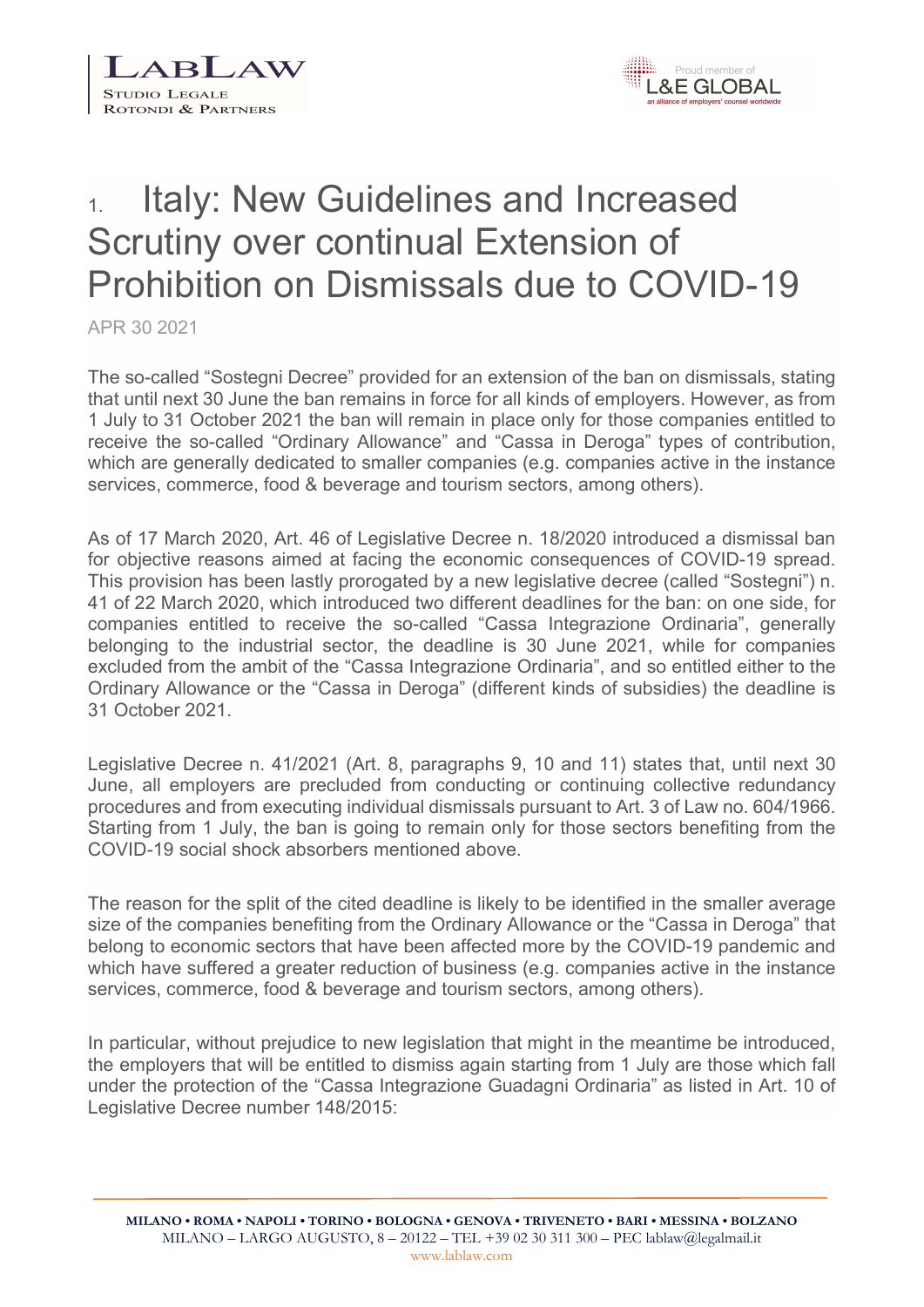



- 1. manufacturing, transport, mining, plant installation, energy, water and gas production and distribution companies;
- 2. production and work cooperatives carrying out work activities similar to those of workers in industrial enterprises, with the exception of cooperatives under Presidential Decree No 602/1970, for which Art. 1 of the Presidential Decree does not provide for CIG contributions;
- 3. forestry and tobacco companies;
- 4. agricultural and zootechnical cooperatives and their consortia engaged in processing, handling and marketing their own agricultural products;
- 5. enterprises engaged in the rental and distribution of film developing and printing films;
- 6. industrial enterprises for olive pressing on behalf of third parties;
- 7. ready-mixed concrete producers;
- 8. telephone and electrical installation companies;
- 9. railway construction companies;
- 10. industrial enterprises of public bodies, unless their capital is wholly owned by the State;
- 11. industrial and craft undertakings in the building trade;
- 12. industrial enterprises engaged in quarrying and/or stone quarrying;
- 13. artisanal enterprises carrying out quarrying and processing of stone materials.

It must be observed that the subsequent prorogations of first introduction of the dismissal ban in comment, in Italy dating back to more than a year ago, and then prorogated by subsequent decrees to date and on until the mentioned deadlines, has been hugely criticised under a Constitutional point of view, as restricting the employer's freedom of economic initiative provided for by Art. 41 of the Constitution, which allows the employer to determine its own organisational structure. It is true that the fundamental constitutional value of freedom of private economic initiative must be balanced with other constitutional principles such as the right to work and health protection and that such a balance is hard to find during a pandemic; moreover, it must be observed that in such a time suspending or freezing some rights in favor of others cannot be held clearly unconstitutional.

However, the initial provision of Art. 46 of Legislative Decree n. 18/2020 intended to introduce a limitation on employer's freedom to organise its own business (Art. 41 of the Italian Constitution) which was temporarily (up to 17 May 2020) and passed in a context of deep health crisis hugely impacting and stopping almost all productive activities. Later on, as far as the successive acts prorogating the dismissals ban – lastly the Financial Act 2021, Law n. 178 on 30 December 2020 and the Legislative Decree n. 41/2020 – are concerned, the exceptionality of the circumstances had ceased to exist, or had reduced, as the lockdown had ended and the government's aim was, at that stage, to restart production activities.

In order to avoid doubts of constitutionality, the extension of the ban should therefore, have been contained in a temporary and exceptional provision and there should not have been costs occurred by the interested companies, thanks to public incentives schemes fully covering salaries costs of suspended workers.